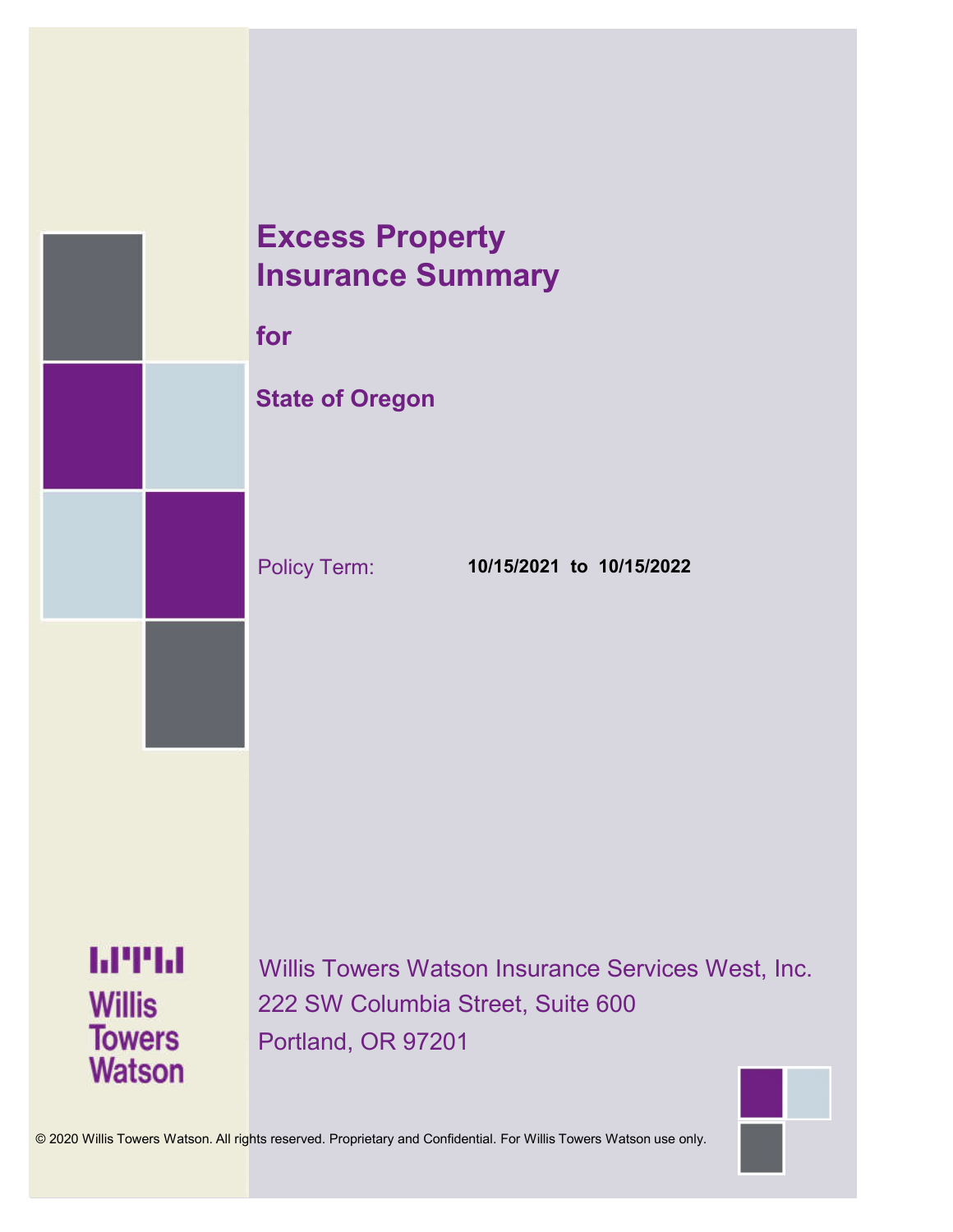| <b>STATE OF OREGON</b>                                              |                                                                                                                                                                                                                                                                                                                                                                                                                                                                                                                       |  |  |
|---------------------------------------------------------------------|-----------------------------------------------------------------------------------------------------------------------------------------------------------------------------------------------------------------------------------------------------------------------------------------------------------------------------------------------------------------------------------------------------------------------------------------------------------------------------------------------------------------------|--|--|
| <b>Excess Property Summary</b>                                      |                                                                                                                                                                                                                                                                                                                                                                                                                                                                                                                       |  |  |
| <b>Policy Terms</b><br><b>Lead Policy Carrier and Policy Number</b> | October 15, 2021 - October 15, 2022<br><b>ACE American Insurance Company</b>                                                                                                                                                                                                                                                                                                                                                                                                                                          |  |  |
|                                                                     | #CX D42246785004                                                                                                                                                                                                                                                                                                                                                                                                                                                                                                      |  |  |
| <b>Policy Numbers</b>                                               | See Attached Policy Summary                                                                                                                                                                                                                                                                                                                                                                                                                                                                                           |  |  |
| <b>Carriers</b>                                                     | See Attached Policy Summary                                                                                                                                                                                                                                                                                                                                                                                                                                                                                           |  |  |
| <b>Excess Property Coverage</b>                                     |                                                                                                                                                                                                                                                                                                                                                                                                                                                                                                                       |  |  |
| <b>Property Terms and Conditions</b>                                | <b>Chubb Lead</b><br>10/15/2021 - 10/15/2022                                                                                                                                                                                                                                                                                                                                                                                                                                                                          |  |  |
| <u>Form</u>                                                         | Willis Manuscript                                                                                                                                                                                                                                                                                                                                                                                                                                                                                                     |  |  |
| <b>Coverage</b>                                                     | 'All Risks' of direct physical loss, damage or destruction, occurring<br>during the Policy period, except as hereinafter excluded, of the<br>property described and insured in this Policy. 'All risks' includes<br>"Flood" and "Earthquake" as more fully defined in DEFINITIONS.                                                                                                                                                                                                                                    |  |  |
| <b>Insurers &amp; Premiums:</b>                                     | See Attached Policy Summary                                                                                                                                                                                                                                                                                                                                                                                                                                                                                           |  |  |
| <b>Total Insured Value</b>                                          | \$9,352,758,201                                                                                                                                                                                                                                                                                                                                                                                                                                                                                                       |  |  |
| <b>Owned Buildings</b>                                              | \$5,850,354,740                                                                                                                                                                                                                                                                                                                                                                                                                                                                                                       |  |  |
| <b>Real and Personal Property</b>                                   | \$2,758,347,106                                                                                                                                                                                                                                                                                                                                                                                                                                                                                                       |  |  |
| Vehicles                                                            | \$652,402,071                                                                                                                                                                                                                                                                                                                                                                                                                                                                                                         |  |  |
| Mobile Equipment                                                    | \$45,298,949                                                                                                                                                                                                                                                                                                                                                                                                                                                                                                          |  |  |
| Rents                                                               | \$46,355,335                                                                                                                                                                                                                                                                                                                                                                                                                                                                                                          |  |  |
| Named Insured:                                                      | State of Oregon and any owned, controlled, associated or affiliated<br>subsidiary, company, corporation, organization, trust, agency or<br>association as now or may hereinafter be constituted or acquired;<br>the interest of the First Named Insured in any partnership or joint<br>venture, to the extent not otherwise insured; and any entity for which<br>The First Named Insured has agreed to provide insurance, as their<br>respective rights and interests appear and as defined in the Policy<br>wording. |  |  |
| Form:                                                               | Willis manuscript                                                                                                                                                                                                                                                                                                                                                                                                                                                                                                     |  |  |
| Territory:                                                          | The United States of America within the Fifty (50) States, the District<br>of Columbia and Canada.                                                                                                                                                                                                                                                                                                                                                                                                                    |  |  |
| Coverage:                                                           | 'All Risks' of direct physical loss, damage or destruction, occurring<br>during the Policy period, except as hereinafter excluded, of the<br>property described and insured in this Policy. 'All risks' includes<br>"Flood" and "Earthquake" as more fully defined in DEFINITIONS.                                                                                                                                                                                                                                    |  |  |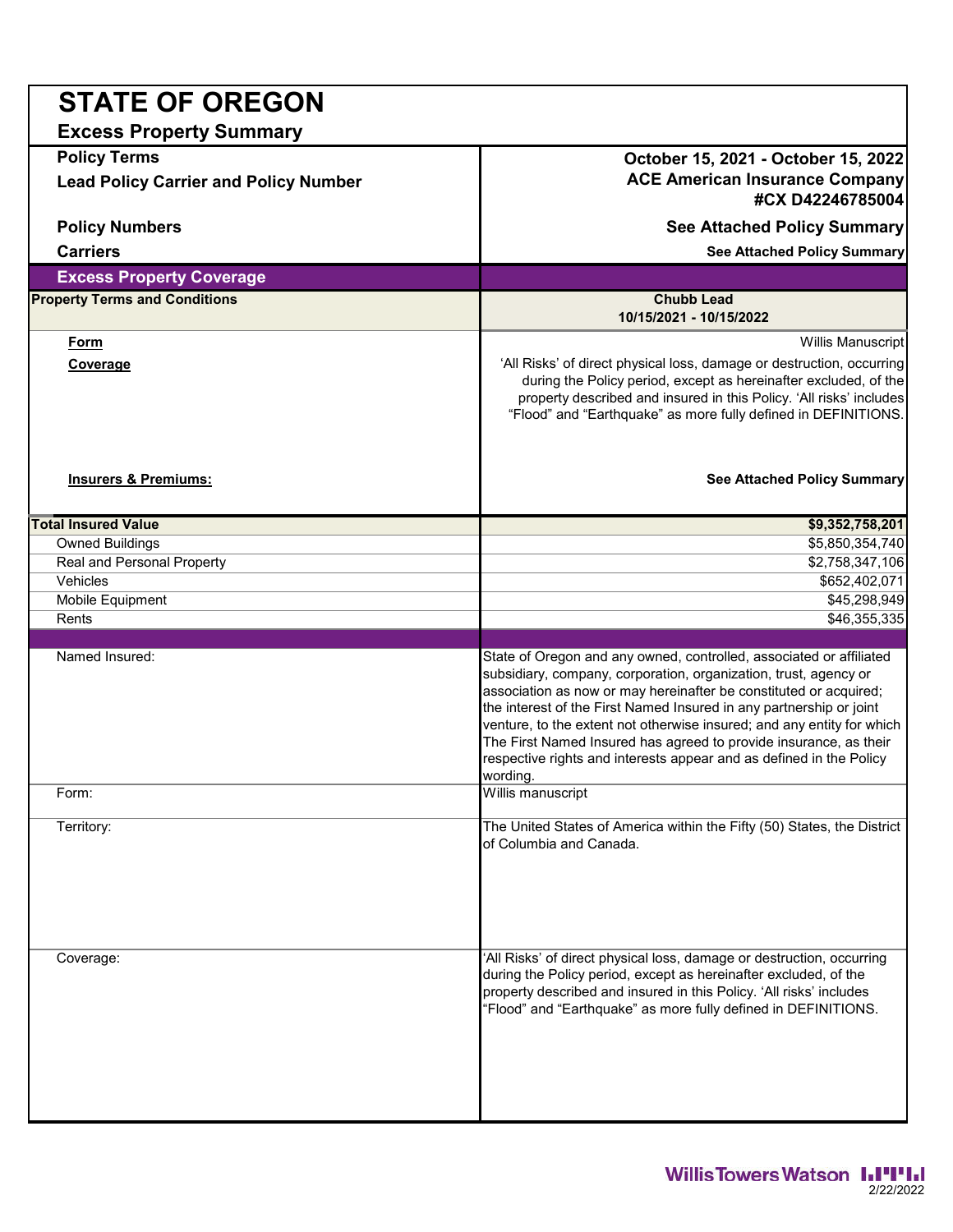| <b>STATE OF OREGON</b>                                                                                                                                                                                                                |                                                                                                                                                                                                                                                                                                                                                       |  |
|---------------------------------------------------------------------------------------------------------------------------------------------------------------------------------------------------------------------------------------|-------------------------------------------------------------------------------------------------------------------------------------------------------------------------------------------------------------------------------------------------------------------------------------------------------------------------------------------------------|--|
| <b>Excess Property Summary</b>                                                                                                                                                                                                        |                                                                                                                                                                                                                                                                                                                                                       |  |
| <b>Policy Terms</b><br><b>Lead Policy Carrier and Policy Number</b>                                                                                                                                                                   | October 15, 2021 - October 15, 2022<br><b>ACE American Insurance Company</b><br>#CX D42246785004                                                                                                                                                                                                                                                      |  |
| <b>Policy Numbers</b>                                                                                                                                                                                                                 | See Attached Policy Summary                                                                                                                                                                                                                                                                                                                           |  |
| <b>Carriers</b>                                                                                                                                                                                                                       | <b>See Attached Policy Summary</b>                                                                                                                                                                                                                                                                                                                    |  |
| <b>Excess Property Coverage</b>                                                                                                                                                                                                       |                                                                                                                                                                                                                                                                                                                                                       |  |
| <b>Property Terms and Conditions</b>                                                                                                                                                                                                  | <b>Chubb Lead</b><br>10/15/2021 - 10/15/2022                                                                                                                                                                                                                                                                                                          |  |
| Locations Insured:                                                                                                                                                                                                                    | 1. a site listed on a report provided the Insurer at inception; or                                                                                                                                                                                                                                                                                    |  |
|                                                                                                                                                                                                                                       | 2. if:                                                                                                                                                                                                                                                                                                                                                |  |
|                                                                                                                                                                                                                                       | a. a "Miscellaneous Unreported Location" or                                                                                                                                                                                                                                                                                                           |  |
|                                                                                                                                                                                                                                       | b. covered under Automatic Coverage for Newly Acquired Property                                                                                                                                                                                                                                                                                       |  |
|                                                                                                                                                                                                                                       | a building, yard, dock, wharf, pier or bulkhead (or any group of the<br>foregoing) bounded on all sides by public streets, clear land space or<br>open waterways, each not less than fifty feet wide. Any bridge or<br>tunnel crossing such street, space or waterway shall render such<br>separation inoperative for the purpose of this definition. |  |
| Program Limit of Liability                                                                                                                                                                                                            | All Risk - \$425,000,000                                                                                                                                                                                                                                                                                                                              |  |
| <b>Blanket Limit or Scheduled?</b>                                                                                                                                                                                                    | <b>Blanket</b>                                                                                                                                                                                                                                                                                                                                        |  |
|                                                                                                                                                                                                                                       |                                                                                                                                                                                                                                                                                                                                                       |  |
| Sublimits - Natural Catastrophe (Including but not limited to)                                                                                                                                                                        |                                                                                                                                                                                                                                                                                                                                                       |  |
| Earthquake - (Annual Aggregate) EXCEPT                                                                                                                                                                                                | \$425,000,000                                                                                                                                                                                                                                                                                                                                         |  |
| Flood - (Annual Aggregate), EXCEPT:                                                                                                                                                                                                   | \$425,000,000                                                                                                                                                                                                                                                                                                                                         |  |
| Flood - Hazard Locations as defined (Annual Aggregate) Flood<br>occurring wholly or partially within Special Flood Hazard Areas<br>(SFHA), area of 100-Year Flooding, as defined by the Federal<br><b>Emergency Management Agency</b> | \$10,000,000                                                                                                                                                                                                                                                                                                                                          |  |
| Windstorm                                                                                                                                                                                                                             | \$425,000,000                                                                                                                                                                                                                                                                                                                                         |  |
|                                                                                                                                                                                                                                       |                                                                                                                                                                                                                                                                                                                                                       |  |
| <b>Sublimits - Other Key Sublimits:</b>                                                                                                                                                                                               |                                                                                                                                                                                                                                                                                                                                                       |  |
| <b>Accounts Receivable</b>                                                                                                                                                                                                            | \$5,000,000                                                                                                                                                                                                                                                                                                                                           |  |
| Accounts, bills, currency, money, notes, securities, and evidence of<br>debt                                                                                                                                                          | \$1,500,000                                                                                                                                                                                                                                                                                                                                           |  |
| Animals                                                                                                                                                                                                                               | \$10,000,000 Per Occurrence for Animals, including cost of rearing<br>fish, except USD2,500,000 for the peril of Vandalism for fish,<br>subject to a maximum USD10,000 per animal                                                                                                                                                                     |  |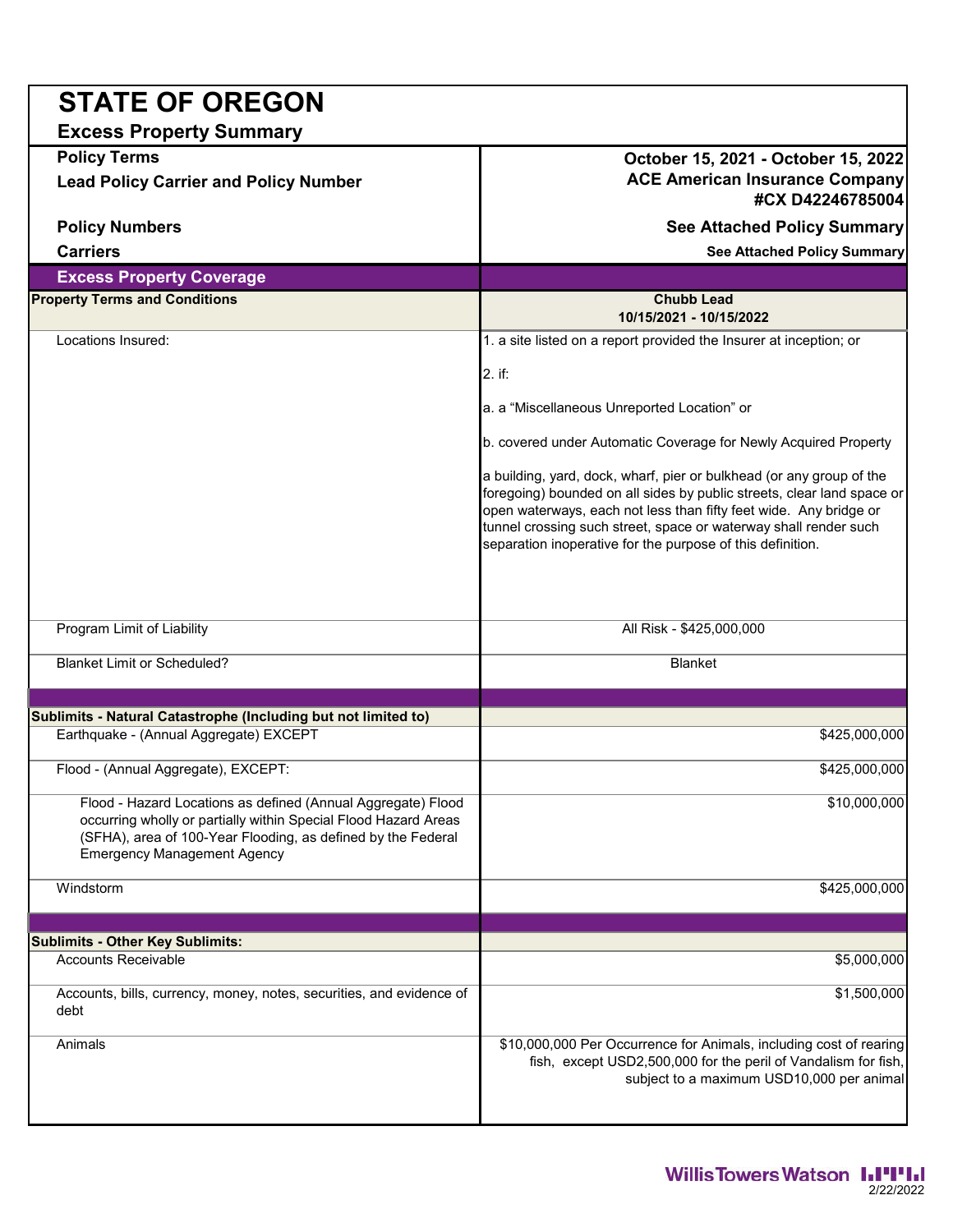| <b>STATE OF OREGON</b>                                                   |                                                                                                                           |
|--------------------------------------------------------------------------|---------------------------------------------------------------------------------------------------------------------------|
| <b>Excess Property Summary</b>                                           |                                                                                                                           |
| <b>Policy Terms</b>                                                      | October 15, 2021 - October 15, 2022                                                                                       |
| <b>Lead Policy Carrier and Policy Number</b>                             | <b>ACE American Insurance Company</b><br>#CX D42246785004                                                                 |
| <b>Policy Numbers</b>                                                    | <b>See Attached Policy Summary</b>                                                                                        |
| <b>Carriers</b>                                                          | <b>See Attached Policy Summary</b>                                                                                        |
| <b>Excess Property Coverage</b>                                          |                                                                                                                           |
| <b>Property Terms and Conditions</b>                                     | <b>Chubb Lead</b><br>10/15/2021 - 10/15/2022                                                                              |
| Automatic Coverage on Newly Acquired Prop -PD & TE combined              | \$75,000,000<br>120 Consecutive days                                                                                      |
| <b>Business Interruption - Gross Earnings</b>                            | \$10,000,000                                                                                                              |
| Time Element - Civil or Military Authority (Limit / Radius)              | 30 Consecutive days                                                                                                       |
| Time Element - Contingent "Time Element"                                 | \$5,000,000                                                                                                               |
| Time Element - Ingress Egress (Limit / Radius)                           | 30 Consecutive days                                                                                                       |
| Time Element - Extended Period of Recovery                               | 180 Consecutive days                                                                                                      |
| <b>Time Element - Rental Income</b>                                      | \$45,000,000                                                                                                              |
| Claim Data Expense                                                       | \$100,000                                                                                                                 |
| Communicable Disease                                                     | <b>Excluded</b>                                                                                                           |
| Data, Programs or Software and Computer Systems                          | \$10,000,000                                                                                                              |
| Data, Programs or Software and Computer Systems - Non Physical<br>Damage | <b>No Coverage Provided</b>                                                                                               |
| Debris Removal and Cost of Cleanup                                       | \$25,000,000<br>Or 25% of the Property Damage and "Time Element" claim payable<br>under this Policy, whichever is greater |
| Decontamination Costs and Clean Up other than Land and Water             | \$2,500,000                                                                                                               |
| <b>Defense Costs</b>                                                     | \$5,000,000                                                                                                               |
| Destruction of Property at the Order of Public Authority                 | Included                                                                                                                  |
| Demolition and Increased Cost of Construction                            | \$5,000,000                                                                                                               |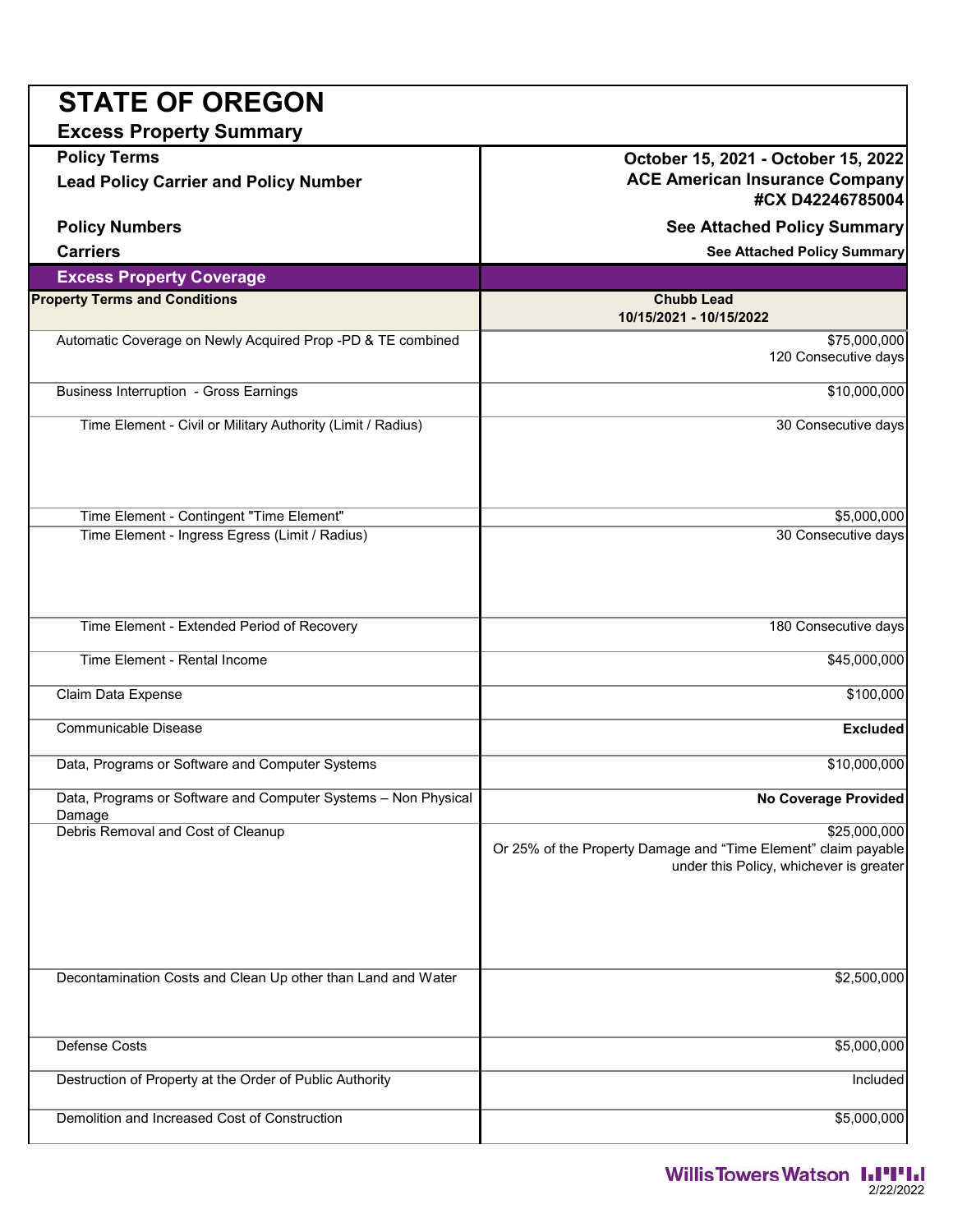| <b>STATE OF OREGON</b>                                                                                                                   |                                                                                                  |
|------------------------------------------------------------------------------------------------------------------------------------------|--------------------------------------------------------------------------------------------------|
| <b>Excess Property Summary</b>                                                                                                           |                                                                                                  |
| <b>Policy Terms</b><br><b>Lead Policy Carrier and Policy Number</b>                                                                      | October 15, 2021 - October 15, 2022<br><b>ACE American Insurance Company</b><br>#CX D42246785004 |
| <b>Policy Numbers</b>                                                                                                                    | <b>See Attached Policy Summary</b>                                                               |
| <b>Carriers</b>                                                                                                                          | <b>See Attached Policy Summary</b>                                                               |
| <b>Excess Property Coverage</b>                                                                                                          |                                                                                                  |
| <b>Property Terms and Conditions</b>                                                                                                     | <b>Chubb Lead</b><br>10/15/2021 - 10/15/2022                                                     |
| Docks, Piers and Wharves                                                                                                                 | \$15,000,000                                                                                     |
| Errors & Omissions                                                                                                                       | \$25,000,000                                                                                     |
| <b>Expediting Expense</b>                                                                                                                | \$2,500,000                                                                                      |
| <b>Extra Expense</b>                                                                                                                     | \$50,000,000                                                                                     |
| Fine Arts                                                                                                                                | \$25,000,000, subject to \$1,000,000 maximum per item                                            |
| Fire Brigade Charges and Extinguishing Expenses                                                                                          | \$5,000,000                                                                                      |
| Land and Water Contamination Cleanup, Removal and Disposal -<br>Aggregate                                                                | \$1,000,000                                                                                      |
| Land Improvements - Trees Shrubs Plants                                                                                                  | \$5,000,000 subject to \$10,000 maximum per object                                               |
| Law, Ordinance or Regulation                                                                                                             | Included                                                                                         |
| Leasehold Interest                                                                                                                       | \$10,000,000                                                                                     |
| "Miscellaneous Unreported Locations," Property Damage and "Time<br>Element" combined                                                     | \$25,000,000                                                                                     |
| Mold Fungus Resultant Damage                                                                                                             | \$2,500,000                                                                                      |
| Newly Acquired Property (Limit / # Days Automatic)                                                                                       | \$75,000,000<br>120 days                                                                         |
| <b>Pedestrian Bridges and Tunnels</b>                                                                                                    | \$15,000,000                                                                                     |
| Personal Property of Officers or Employees                                                                                               | \$25,000                                                                                         |
| Preservation of Property                                                                                                                 | Included                                                                                         |
| Property in the Course of Construction, PD & TE combined                                                                                 | \$25,000,000<br>to be reported within 120 days of start date                                     |
| Service Interruption, PD& TE combined                                                                                                    | \$25,000,000                                                                                     |
| Service Interruption Property Damage and "Time Element"<br>combined for<br>the State Lottery, per occurrence and in the annual aggregate | \$50,000,000                                                                                     |
| Soft Costs                                                                                                                               | \$10,000,000                                                                                     |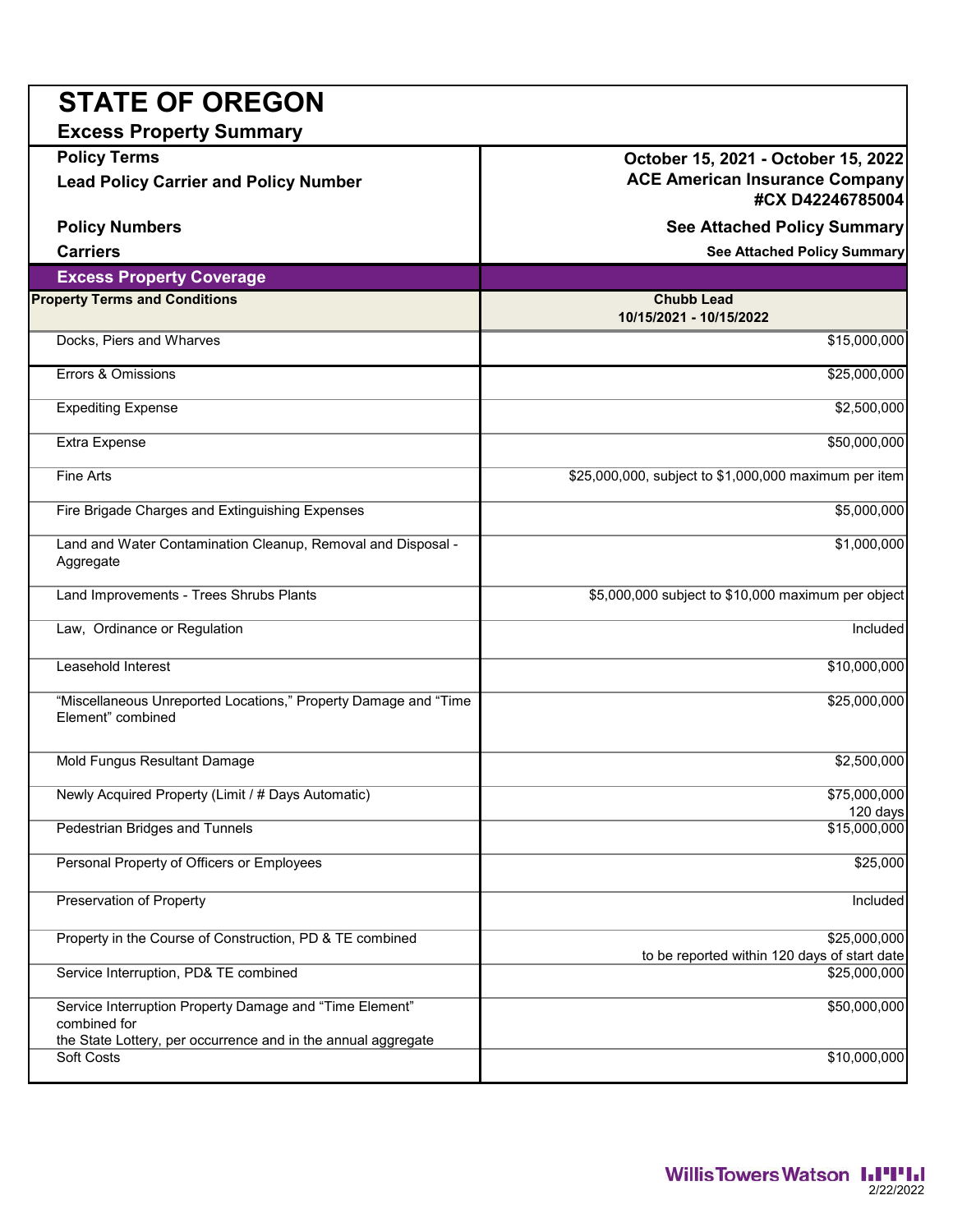| <b>STATE OF OREGON</b>                                              |                                                                                                  |  |  |
|---------------------------------------------------------------------|--------------------------------------------------------------------------------------------------|--|--|
| <b>Excess Property Summary</b>                                      |                                                                                                  |  |  |
| <b>Policy Terms</b><br><b>Lead Policy Carrier and Policy Number</b> | October 15, 2021 - October 15, 2022<br><b>ACE American Insurance Company</b><br>#CX D42246785004 |  |  |
| <b>Policy Numbers</b><br><b>See Attached Policy Summary</b>         |                                                                                                  |  |  |
| <b>Carriers</b>                                                     | <b>See Attached Policy Summary</b>                                                               |  |  |
| <b>Excess Property Coverage</b>                                     |                                                                                                  |  |  |
| <b>Property Terms and Conditions</b>                                | <b>Chubb Lead</b><br>10/15/2021 - 10/15/2022                                                     |  |  |
| Strikes, Riot, Civil Commotion                                      | Included                                                                                         |  |  |
| Terrorism - Certified                                               | Stand-alone Terrorism policy                                                                     |  |  |
| Terrorism - Non Certified                                           | Stand-alone Terrorism policy                                                                     |  |  |
| Transit                                                             | \$5,000,000                                                                                      |  |  |
| Valuable Papers & Records                                           | \$10,000,000                                                                                     |  |  |
| <b>Deductibles - Per Occurrence</b>                                 |                                                                                                  |  |  |
| Basic - Combined Property Damage & Business Income, except:         | \$3,000,000                                                                                      |  |  |
| Earthquake                                                          | \$4,000,000                                                                                      |  |  |
| Flood                                                               | \$4,000,000                                                                                      |  |  |
| Computer Systems- Non Physical Damage                               | <b>No Coverage Provided</b>                                                                      |  |  |
| Data, Programs or Software - Non<br><b>Physical Damage</b>          | <b>No Coverage Provided</b>                                                                      |  |  |
| Service Interruption - Waiting Period                               | 24 Continuous hours                                                                              |  |  |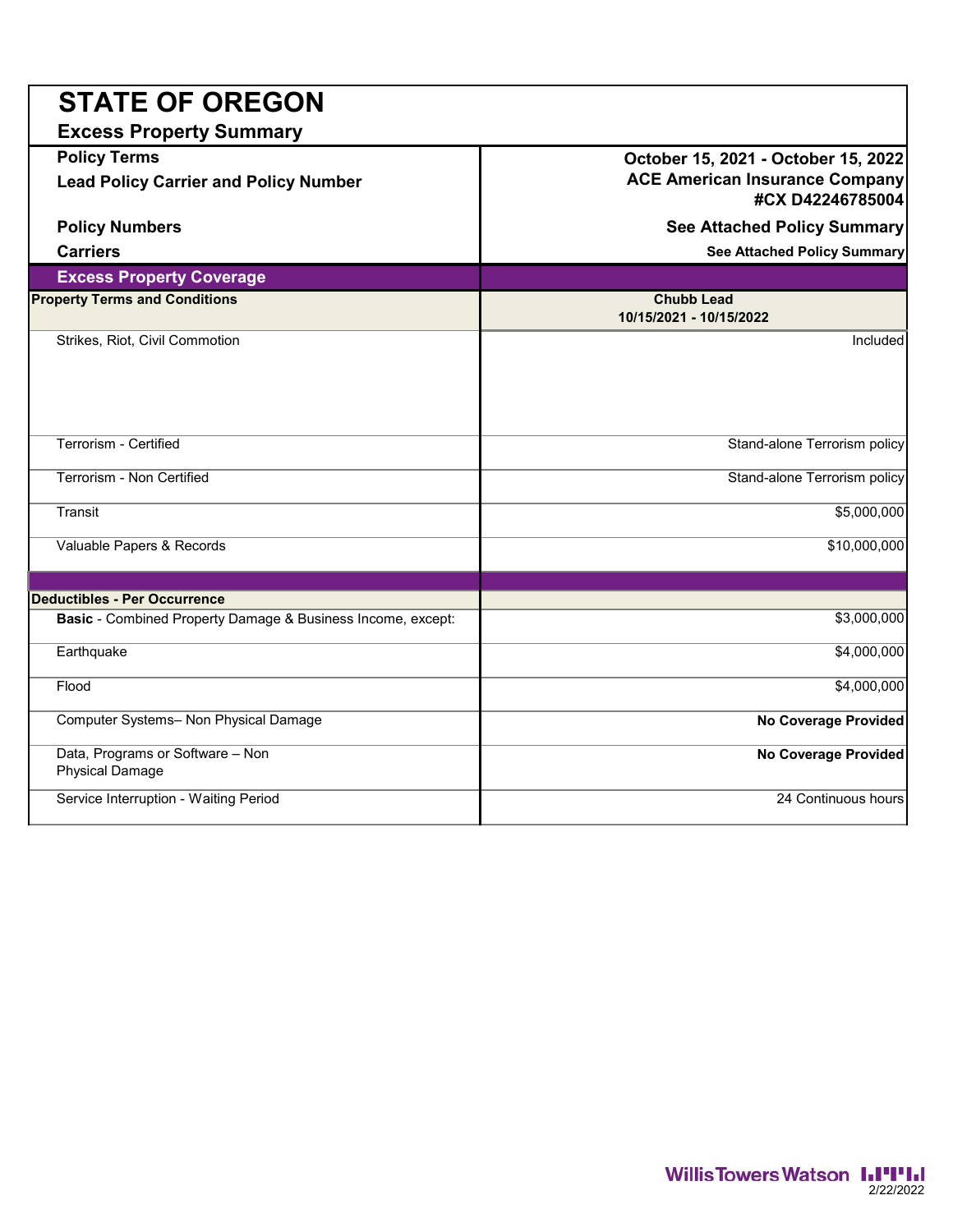| <b>STATE OF OREGON</b>                                                                                                                 |                                                                              |
|----------------------------------------------------------------------------------------------------------------------------------------|------------------------------------------------------------------------------|
| <b>Excess Property Summary</b>                                                                                                         |                                                                              |
| <b>Policy Terms</b><br><b>Lead Policy Carrier and Policy Number</b>                                                                    | October 15, 2021 - October 15, 2022<br><b>ACE American Insurance Company</b> |
|                                                                                                                                        | #CX D42246785004                                                             |
| <b>Policy Numbers</b>                                                                                                                  | <b>See Attached Policy Summary</b>                                           |
| <b>Carriers</b>                                                                                                                        | <b>See Attached Policy Summary</b>                                           |
| <b>Excess Property Coverage</b>                                                                                                        |                                                                              |
| <b>Property Terms and Conditions</b>                                                                                                   | <b>Chubb Lead</b><br>10/15/2021 - 10/15/2022                                 |
| Civil and Military Authority and Ingress/Egress Waiting Period                                                                         | 24 Continuous hours                                                          |
| Computer Systems - Non-physical Damage Waiting Period                                                                                  | <b>No Coverage Provided</b>                                                  |
| Data, Programs or Software Coverage when loss or damage is<br>caused by the malicious introduction of a machine code or<br>instruction | <b>No Coverage Provided</b>                                                  |
| Largest Single Deductible (if multiple deductibles apply)                                                                              | Yes                                                                          |
|                                                                                                                                        |                                                                              |
| <b>Notable Exclusions</b>                                                                                                              |                                                                              |
| <b>Terrorism Exclusion</b>                                                                                                             | Yes                                                                          |
| Government, Court or Tribunal Order Exclusion                                                                                          | Yes                                                                          |
| <b>Others Per Policy</b>                                                                                                               |                                                                              |
|                                                                                                                                        |                                                                              |

*This document is a summary of insurance only. Not all terms and conditions, or changes, are reflected in this Summary. Please refer to the binder and/or policy forms for a more precise coverage description as well as a complete listing of "Property Not Covered" and "Perils Not Covered".*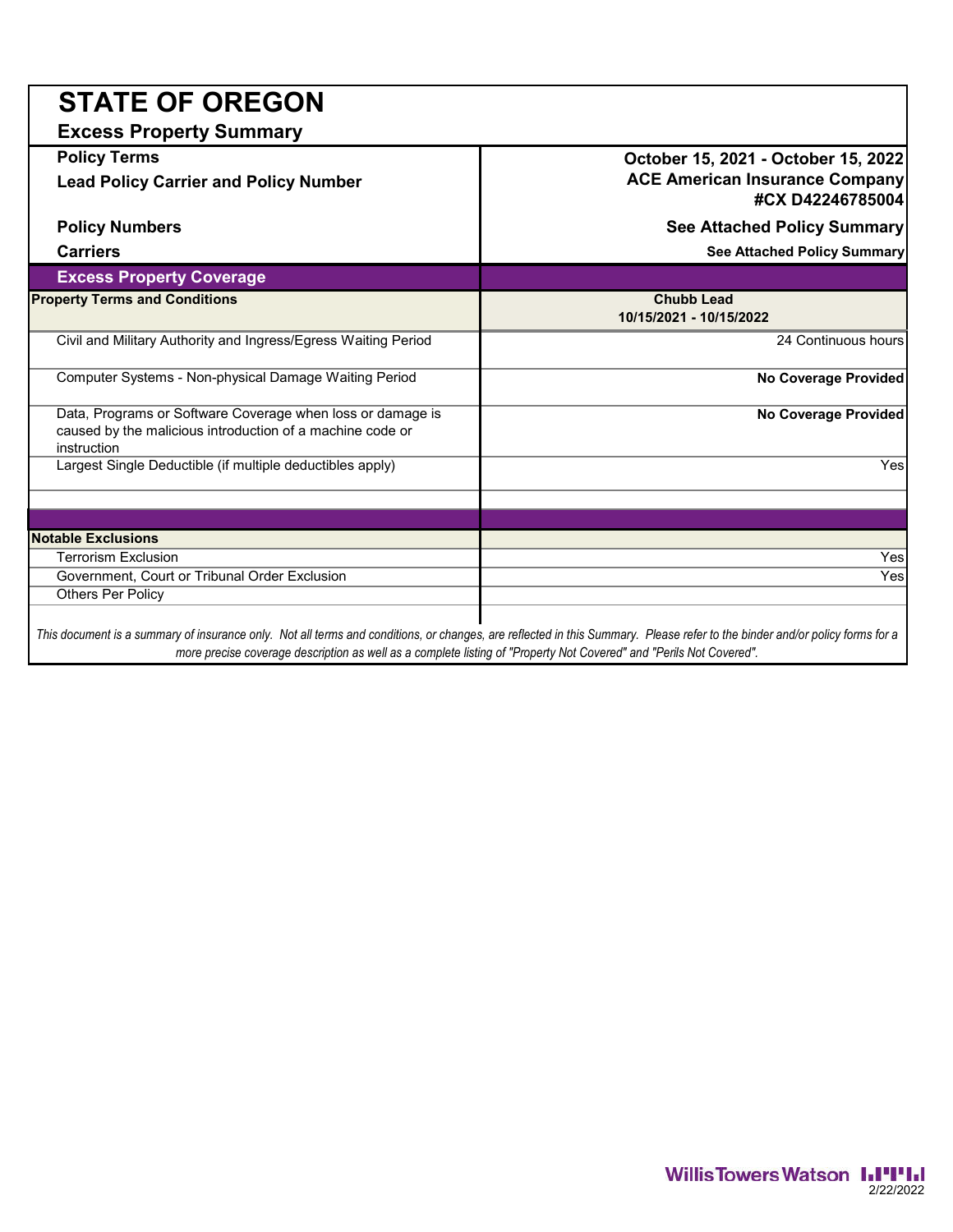2021 Property Policy Summary<br>Definition of Highlighted Sections:<br>Handled by WTW Bermuda<br>One assigned policy with multiple layers and/or syndicates/carriers<br>One assigned policy with multiple layers and/or syndicates/carrier

Г

| Layer        |                 | <b>Carrier or Holding Company</b>                        | Ins. Co. Paper                               | Policy No.              | <b>TOTAL DUE TO</b><br><b>CARRIER</b> |
|--------------|-----------------|----------------------------------------------------------|----------------------------------------------|-------------------------|---------------------------------------|
|              |                 |                                                          |                                              |                         |                                       |
|              |                 |                                                          |                                              |                         |                                       |
| Primary      | \$50,000,000    | <b>AIG</b>                                               | <b>AIG Specialty Insurance Company</b>       | 003879498               | \$235,300.00                          |
| Primary      | \$50,000.000    | Chubb (\$3M AOP ded.)                                    | <b>ACE American Insurance Company</b>        | CX D42246785 004        | \$970.000.00                          |
| Primary      | \$50,000,000    | <b>Starr</b>                                             | Starr Surplus Lines Ins. Co.                 | SLSTPTY11532321         | \$882,347.50                          |
| Primary      | \$50,000,000    | Lloyd's -BRT 2987/88                                     | Lloyds Syndicate 2987 (Lead Syndicate)       | B080112018U21           | \$1,204,032.41                        |
| Primary      | \$50,000,000    | Lloyd's - Aviva Ins. Ltd                                 | <b>See Above</b>                             | <b>See Above</b>        | <b>See Above</b>                      |
| Primary      | \$50,000,000    | Lloyd's - Ki Synd                                        | <b>See Above</b>                             | <b>See Above</b>        | <b>See Above</b>                      |
| Primary      | \$50,000,000    | Lloyd's -IQUW                                            | <b>See Above</b>                             | <b>See Above</b>        | <b>See Above</b>                      |
| Primary      | \$50,000,000    | Lloyd's - Unicorn Synd                                   | <b>See Above</b>                             | <b>See Above</b>        | <b>See Above</b>                      |
| Primary      | \$50,000,000    | <b>Lloyd's - Rokstone Underwriting</b>                   | <b>See Above</b>                             | <b>See Above</b>        | <b>See Above</b>                      |
| Primary      | \$50,000,000    | Lloyd's - Convex                                         | <b>See Above</b>                             | <b>See Above</b>        | <b>See Above</b>                      |
| Primary      | \$50,000,000    | Lloyd's - WRB                                            | <b>See Above</b>                             | <b>See Above</b>        | <b>See Above</b>                      |
| Primary      | \$50,000,000    | Lloyd's - Talbot                                         | Lloyds Syndicate 1183                        | B080121819U21           | \$179,035.00                          |
| Primary      | \$50,000,000    | Lloyd's - Fidelis Underwriting Limited                   | <b>Fidelis Underwriting Limited</b>          | B080120934U21           | \$814,906.23                          |
| Primary      | \$50,000,000    | Lloyd's - Canopius CNP4000                               | Lloyds Syndicate 4444                        | B080118923U21           | \$316,500.63                          |
| Primary      | \$50,000,000    | Lloyd's Agora - AGR 3268                                 | Lloyds Syndicate 3268                        | B080120935U21           | \$72,898.75                           |
| Primary      | \$50,000,000    | Lloyd-s Aegis - AES 1225                                 | Lloyds Syndicate 1225                        | B080120937U21           | \$193,697.15                          |
| Primary      | \$50,000,000    | Ironshore (CRC)                                          | <b>Ironshore Specialty Insurance Company</b> | 1000430122-02           | \$236,578.75                          |
| Primary      | \$50.000.000    | AWAC (CRC)                                               | Allied World Assurance Company US Inc.       | 0313-1044-1A            | \$255.760.00                          |
| Primary      | \$50,000,000    | Liberty - Bermuda- Direct procurement                    |                                              | <b>LSMAPR176492A</b>    | \$405,000.00                          |
| Primary      | \$50,000,000    | Liberty Specialty Markets Bermuda- Direct<br>procurement |                                              |                         | Incl. in above                        |
| Primary      | \$50,000,000    | Oil Casualty Insurance Limited- Direct procurement       |                                              |                         | Incl. in above                        |
| Primary      | \$50,000,000    |                                                          |                                              |                         | \$5,766,056.41                        |
|              |                 |                                                          |                                              |                         |                                       |
|              |                 |                                                          |                                              |                         |                                       |
| \$75,000,000 | xs \$50,000,000 | AIG Specialty Insurance Company                          | <b>AIG Specialty Insurance Company</b>       | 080768630               | \$78,781.00                           |
| \$75,000,000 | xs \$50,000,000 | Arch Specialty Insurance Co.                             | <b>Arch Specialty Insurance Company</b>      | PRP0035744-11           | \$75,098.20                           |
| \$75,000,000 | xs \$50,000,000 | CNA                                                      | <b>Columbia Casualty Company</b>             | RMP6073365048           | \$153,785.31                          |
| \$75,000,000 | xs \$50,000,000 | Lloyd's - Fidelis Underwriting Limited                   | <b>Fidelis Underwriting Limited</b>          | See \$50M Primary Layer | See \$50M Primary<br>Layer            |
| \$75,000,000 | xs \$50,000,000 | Lloyds - HCC Int'l Ins Co. PLC, H5100                    | <b>Houston Casualty Company</b>              | B080119785U21           | \$245,248.68                          |
| \$75,000,000 | xs \$50,000,000 | Lloyds - QBE 1886                                        | See above                                    | <b>See Above</b>        | <b>See Above</b>                      |
| \$75,000,000 | xs \$50,000,000 | Lloyds - CHN 2015                                        | See above                                    | <b>See Above</b>        | <b>See Above</b>                      |
| \$75,000,000 | xs \$50,000,000 | Lloyds - ARK 4020                                        | See above                                    | <b>See Above</b>        | See Above                             |
| \$75,000,000 | xs \$50,000,000 | Lloyds - Atrium AUW 0609                                 | Lloyds Syndicate 0609                        | B080119788U21           | \$41,441.50                           |
| \$75,000,000 | xs \$50,000,000 | Lloyds - Royal and Sun Alliance Ins PLC                  | Royal & Sun Alliance Insurance Limited       | B080121825U21           | \$44.510.50                           |
| \$75,000,000 | xs \$50,000,000 | Lloyds -Convex Ins. UK Limited                           | <b>Convex Insurance UK Limited</b>           | B080120946U21           | \$84.407.50                           |
| \$75,000,000 | xs \$50,000,000 | Hamilton Re. Ltd.- Bermuda- Direct Procurement           |                                              | PX21-6832-02            | \$105,000.00                          |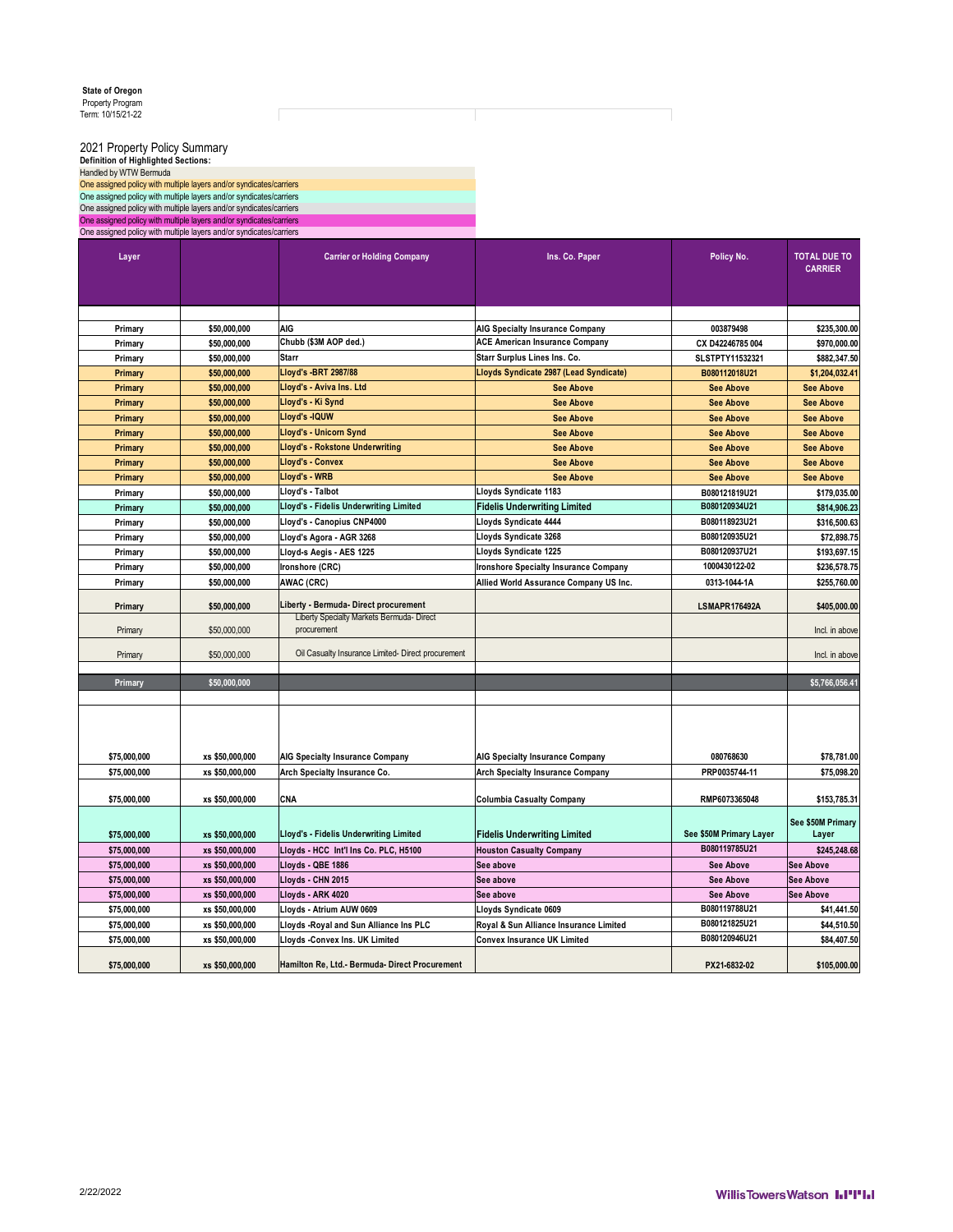| Definition of Highlighted Sections:                                                                                                        | 2021 Property Policy Summary |                                                                                            |                                               |                         |                                       |
|--------------------------------------------------------------------------------------------------------------------------------------------|------------------------------|--------------------------------------------------------------------------------------------|-----------------------------------------------|-------------------------|---------------------------------------|
| Handled by WTW Bermuda                                                                                                                     |                              |                                                                                            |                                               |                         |                                       |
| One assigned policy with multiple layers and/or syndicates/carriers<br>One assigned policy with multiple layers and/or syndicates/carriers |                              |                                                                                            |                                               |                         |                                       |
| One assigned policy with multiple layers and/or syndicates/carriers                                                                        |                              |                                                                                            |                                               |                         |                                       |
| One assigned policy with multiple layers and/or syndicates/carriers                                                                        |                              |                                                                                            |                                               |                         |                                       |
| One assigned policy with multiple layers and/or syndicates/carriers                                                                        |                              |                                                                                            |                                               |                         |                                       |
| Layer                                                                                                                                      |                              | <b>Carrier or Holding Company</b>                                                          | Ins. Co. Paper                                | Policy No.              | <b>TOTAL DUE TO</b><br><b>CARRIER</b> |
| \$75,000,000                                                                                                                               | xs \$50,000,000              | Lloyd's - Hiscox - HIS 0033 (CRC)                                                          | Underwriters at Lloyd's London                | LMPRP219840005          | \$92,080.00                           |
| \$75,000,000                                                                                                                               | xs \$50,000,000              | Swiss RE (CRC)                                                                             | First Specialty Ins. Corp.                    | ESP200527000            | \$156,869.66                          |
| \$75,000,000                                                                                                                               | xs \$50,000,000              | Markel (CRC)                                                                               | Evanston Ins. Co.                             | <b>MKLV5XPR000543</b>   | \$122,770.00                          |
|                                                                                                                                            |                              |                                                                                            |                                               |                         |                                       |
| \$75,000,000                                                                                                                               | xs \$50,000,000              |                                                                                            |                                               |                         | \$1,199,992.36                        |
| \$175,000,000                                                                                                                              | xs \$125,000,000             | Arch Specialty Insurance Co.                                                               | <b>Arch Specialty Insurance Company</b>       | PRP100004002            | \$138,188.66                          |
| \$175,000,000                                                                                                                              | xs \$125,000,000             | <b>RSUI (CRC)</b>                                                                          | Landmark American Insurance Company           | LHT427691               | \$306,910.00                          |
| \$175,000,000                                                                                                                              | xs \$125,000,000             | Everest Indemnity Ins. Co. (CRC)                                                           | <b>Everest Indemnity Insurance Company</b>    | CA3X001076211           | \$129,843.02                          |
|                                                                                                                                            |                              |                                                                                            |                                               |                         |                                       |
| \$175.000.000                                                                                                                              | xs \$125,000,000             | GEP Lloyds Synd ASC 1414(CRC)                                                              | Underwriters at Lloyd's of London             | <b>GEP 3797</b>         | \$57,209.00                           |
| \$175,000,000                                                                                                                              | xs \$125,000,000             | AXIS (CRC)                                                                                 | AXIS Surplus Ins. Co.                         | ELF648876-21            | \$64,771.02                           |
| \$175,000,000                                                                                                                              | xs \$125,000,000             | ACE - Westchester Surplus Lines Ins. Co. (CRC)                                             | Westchester Surplus Lines Insurance Company   | D42287659003            | \$66,505.00                           |
| \$175,000,000                                                                                                                              | xs \$125,000,000             | Aspen Specialty Ins. Co.(CRC)                                                              | <b>Aspen Specialty Insurance Company</b>      | PX00E8621               | \$37,017.03                           |
| \$175,000,000                                                                                                                              | xs \$125,000,000             | Allianz (CRC)                                                                              | Allianz Global Risks US Ins. Co.              | USP00127721             | \$100,000.00                          |
| \$175,000,000                                                                                                                              | xs \$125,000,000             | <b>Velocity (CRC)</b>                                                                      |                                               |                         |                                       |
|                                                                                                                                            |                              |                                                                                            |                                               |                         |                                       |
| \$175,000,000                                                                                                                              | xs \$125,000,000             | Independent specialty Insurance Company                                                    | <b>Independent Specialty Insurane Company</b> | <b>VUXCN000200703</b>   | \$63,255.44                           |
| \$175,000,000                                                                                                                              | xs \$125,000,000             | <b>Certain Underwriters at Lloyds</b>                                                      | <b>Underwriters at Lloyd's of London</b>      | VRN-CN-0002007-03       | \$46,666.47                           |
| \$175,000,000                                                                                                                              | xs \$125,000,000             | <b>Certain Underwriters at Lloyds</b>                                                      | <b>Underwriters at Lloyd's of London</b>      | <b>VNBCN000200703</b>   | \$41,482.42                           |
| \$175,000,000                                                                                                                              | xs \$125,000,000             | Intertstate Fire & Casualty Co.                                                            | <b>Interstate Fire and Casualty Company</b>   | VRX-CN-0002007-03       | \$55,997.77                           |
| \$175,000,000                                                                                                                              | xs \$125,000,000             | Lloyd's - Fidelis Underwriting Limited                                                     | <b>Fidelis Underwriting Limited</b>           | See \$50M Primary Layer | See \$50M Primary<br>Layer            |
| \$175,000,000                                                                                                                              | xs \$125,000,000             | Lloyds- CNA HDU 0382-4.25%                                                                 | Lloyds Syndicate 0382                         | B080118905U21           | \$48,060.31                           |
| \$175,000,000                                                                                                                              | xs \$125,000,000             | Lloyds-NOA 3902 /ARK 4020 1.75% each                                                       | Lloyds Syndicate 3902                         | B080118924U21           | \$51,927.25                           |
|                                                                                                                                            |                              | Lloyds- Hamilton HAM4000 1.5%                                                              |                                               |                         |                                       |
| \$175,000,000                                                                                                                              | xs \$125,000,000             | <b>HDIC-1.5%</b>                                                                           | Lloyds Syndicate 4000                         | B080119786U21           | \$50,648.50                           |
| \$175,000,000                                                                                                                              | xs \$125,000,000             | Lloyds-Lancashire                                                                          | Lancashire Insurance Company (UK) Ltd         | B080120945U21           | \$56,051.62                           |
| \$175,000,000                                                                                                                              | xs \$125,000,000             | Lloyds - Kiln - KLN 0510 / TMKS 1880 (1.5% each)                                           | Lloyds Syndicate 0510                         | B080120949U21           | \$64,919.35                           |
| \$175,000,000                                                                                                                              | xs \$125,000,000             | Lloyds - AXIS Specialty Europe SE                                                          | <b>Axis Specialty Europe SE</b>               | B080120947U21           | \$73,481.86                           |
| \$175,000,000                                                                                                                              | xs \$125,000,000             | Sompo International dba Endurance Specialty<br>Insurance Ltd (Bermuda)- Direct Procurement |                                               | BPD30000123102          | \$60,563.00                           |
| \$175,000,000                                                                                                                              | xs \$125,000,000             |                                                                                            |                                               |                         | \$1,513,497.71                        |
|                                                                                                                                            |                              |                                                                                            |                                               |                         |                                       |
| \$50,000,000                                                                                                                               | xs \$300,000,000             | Paragon (CRC)                                                                              | <b>Scottsdale Insurance Company</b>           | BXS0002785              | \$269,314.75                          |
| \$50,000,000                                                                                                                               | xs \$300,000,000             | Lloyd's - Fidelis Underwriting Limited                                                     | <b>Fidelis Underwriting Limited</b>           | See \$50M Primary Layer | See \$50M Primary<br>Layer            |